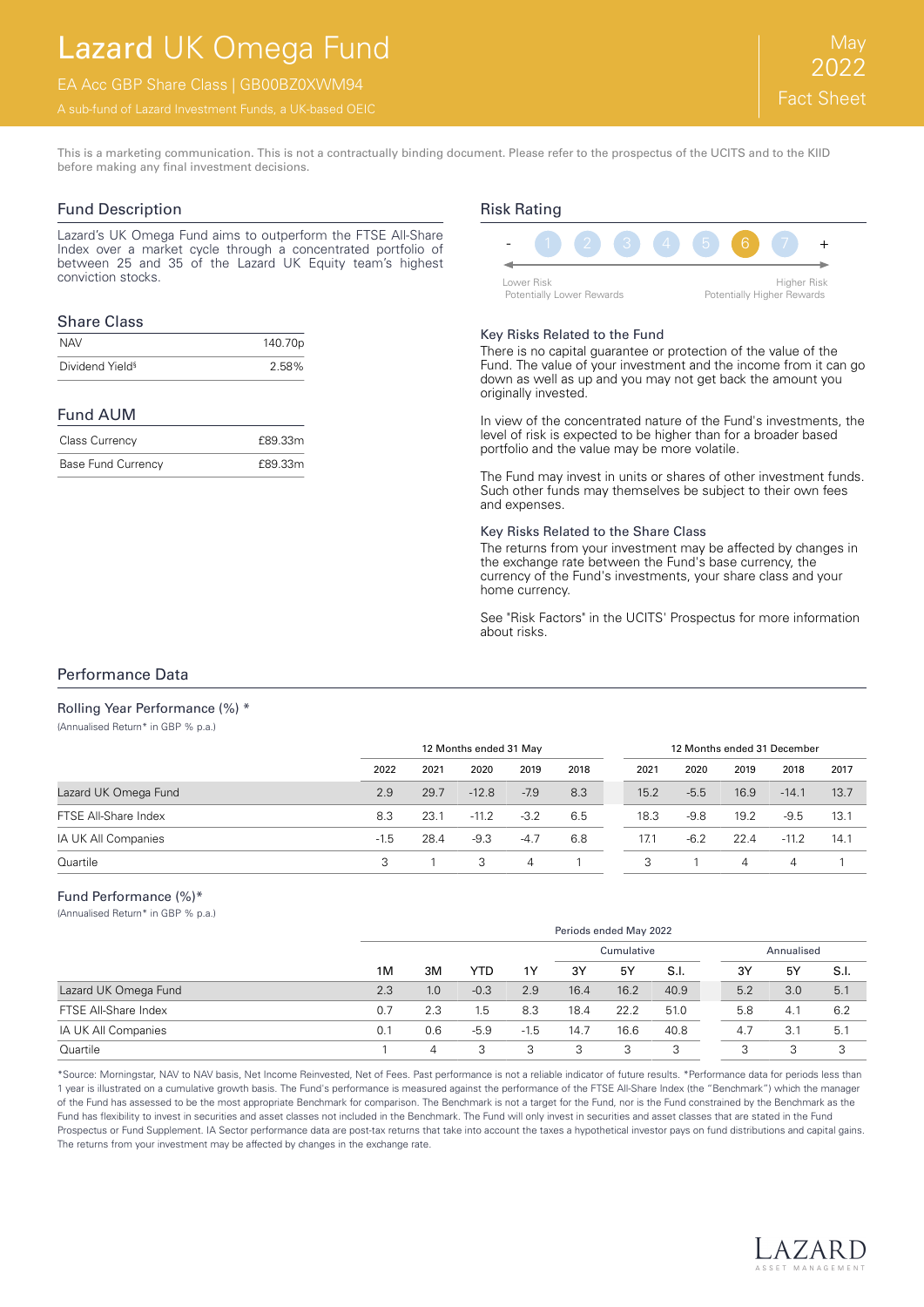## £100 Invested Over Five Years



Source: Morningstar, Cumulative Growth, NAV to NAV Price, Net of fees, Net Income Reinvested to 31 May 2022 in GBP.

## Market Cap Breakdown



## Characteristics - Equity

|                                    | Fund | Index |
|------------------------------------|------|-------|
| Active Share                       | 53.0 | 0.0   |
| EPS Growth - Next 12 months (%)    | 36.8 | 51.2  |
| ROE (%)                            | 13.7 | 11.6  |
| P/E Ratio - Trailing 12 months (%) | 12.4 | 14.6  |
| P/E Ratio - Next 12 months (%)     | 9.7  | 10.8  |
| Dividend Yield (%)                 | 3.1  | 3.5   |
| Price to Book Value Ratio          | 17   | 17    |

# Top 10 Holdings

| AstraZeneca<br>7.9<br><b>BP</b><br>7.3<br>Shell<br>6.6<br><b>HSBC</b><br>5.5<br>Unilever<br>5.0<br>4.0<br>Diageo<br>Rio Tinto<br>3.8<br>Anglo American<br>3.7<br>Barclays<br>3.7<br>Lloyds Banking<br>2.8<br>Total<br>50.3<br><b>Number of Securities</b><br>34 | Fund (%) |
|-----------------------------------------------------------------------------------------------------------------------------------------------------------------------------------------------------------------------------------------------------------------|----------|
|                                                                                                                                                                                                                                                                 |          |
|                                                                                                                                                                                                                                                                 |          |
|                                                                                                                                                                                                                                                                 |          |
|                                                                                                                                                                                                                                                                 |          |
|                                                                                                                                                                                                                                                                 |          |
|                                                                                                                                                                                                                                                                 |          |
|                                                                                                                                                                                                                                                                 |          |
|                                                                                                                                                                                                                                                                 |          |
|                                                                                                                                                                                                                                                                 |          |
|                                                                                                                                                                                                                                                                 |          |
|                                                                                                                                                                                                                                                                 |          |
|                                                                                                                                                                                                                                                                 |          |

## Sector Breakdown

|                         | Fund $(\%)$ | Index | Relative<br>Weight |
|-------------------------|-------------|-------|--------------------|
| Financials              | 24.4        | 21.9  | 2.5                |
| Consumer Discretionary  | 18.7        | 10.6  | 8.1                |
| Energy                  | 14.0        | 11.3  | 2.7                |
| <b>Consumer Staples</b> | 11.1        | 15.2  | $-4.1$             |
| <b>Health Care</b>      | 9.9         | 11.4  | $-1.5$             |
| Industrials             | 9.5         | 10.7  | $-1.2$             |
| <b>Basic Materials</b>  | 9.2         | 8.7   | 0.5                |
| Telecommunications      | 2.2         | 2.2   | 0.0                |
| <b>Real Estate</b>      | 0.0         | 3.1   | $-3.1$             |
| Other                   | 0.0         | 4.9   | $-4.9$             |
| Cash                    | 1.0         | 0.0   | 1.0                |

## Technical Statistics<sup>#</sup>

|                         | Fund    | Index |
|-------------------------|---------|-------|
| Alpha (% p.a.)          | $-1.23$ |       |
| Beta                    | 1.19    |       |
| Information Ratio       | $-0.11$ |       |
| Sharpe Ratio            | 0.35    | 0.43  |
| Tracking Error (% p.a.) | 5.69    |       |
| Volatility              | 19.00   | 15.43 |

‡Source: Morningstar. Technical statistics calculated three years to 31 May 2022. For the calculation of Sharpe ratio, the 3-month Libor rate has been used as the reference interest rate.

2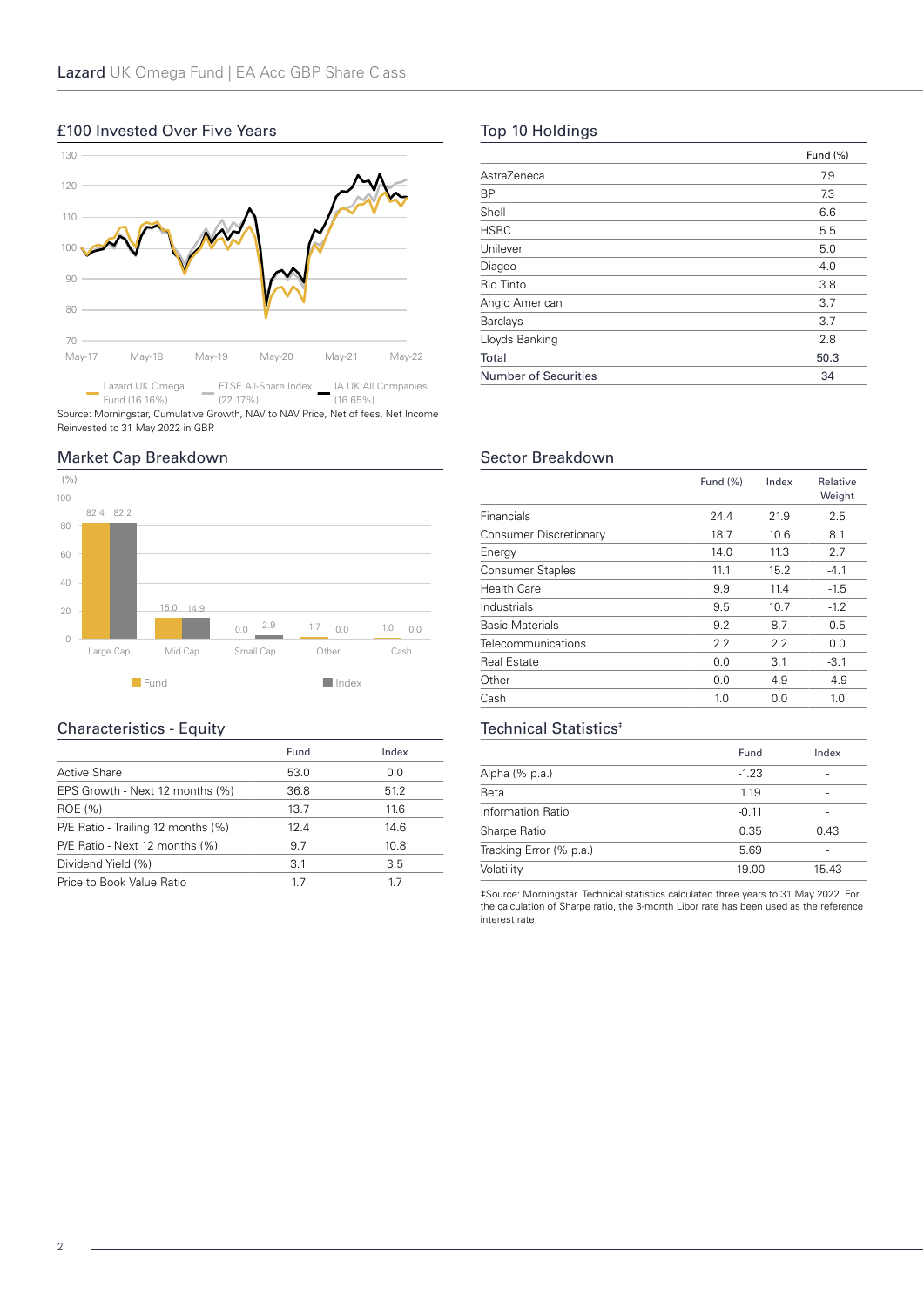# Fund Information

| Fund Objective <sup>+</sup> | The objective of the Sub-Fund is to achieve<br>capital growth over at least 5 years. |
|-----------------------------|--------------------------------------------------------------------------------------|
| Asset Class                 | <b>UK Equity</b>                                                                     |
| <b>Benchmark</b>            | FTSE All-Share Index                                                                 |
| <b>IA Sector</b>            | IA UK All Companies                                                                  |
| Management Company          | Lazard Fund Managers Ltd                                                             |
| <b>Fund Managers</b>        | Alan Custis and Team                                                                 |
| Fund Launch Date            | 25/02/2005                                                                           |
| Share Class Launch Date     | 06/07/2015                                                                           |
| <b>Base Fund Currency</b>   | GBP                                                                                  |
| <b>Class Currency</b>       | GBP                                                                                  |
| Type                        | Accumulation                                                                         |

†There is no assurance that the Lazard UK Omega Fund's objectives or performance targets will be achieved.

#### Fees

| Annual Management Fee     | $0.50\%$   |
|---------------------------|------------|
| Ongoing charges           | 0.55%      |
| Max Subscription Fee      | $3.00\%$   |
| Max Redemption Fee        | $2.00\%$   |
| Minimum Investment Amount | 500 GBP    |
| Swing Pricing             | Applicable |
|                           |            |

#### Glossary

Active Share measured as a percentage, active share is the degree of deviation in holdings between a portfolio and its benchmark. Active share of a portfolio is calculated as half the sum of the absolute active weights of all securities in a portfolio and its benchmark. For portfolios without shorts, the statistic ranges from 0% (index tracker) to 100% (no overlap with index). The higher the number, the more "active" the manager is.

Alpha represents the return of a portfolio that is attributable to the manager's investment decisions.

Beta measures a fund's sensitivity to movements in the overall market.

EPS represents the fiscal period earnings per share (EPS) for the period.

Information ratio represents the value added by the manager (excess return) divided by the tracking error.

The Ongoing Charges represent the ongoing costs to the fund from one year to the next which includes but is not limited to the fund's annual management

| Settlement                      |                                                                                                                     |
|---------------------------------|---------------------------------------------------------------------------------------------------------------------|
| <b>Subscriptions Settlement</b> | $T + 3$                                                                                                             |
| Redemptions Settlement          | $T+3$                                                                                                               |
| Dealing Frequency               | You can buy or sell shares in the Fund on<br>any day on which the stock exchange in<br>London is open for business. |
| Cut-off Time                    | 12:00 T-0 GB London                                                                                                 |
| <b>Identifiers</b>              |                                                                                                                     |
| <b>ISIN</b>                     | GB00BZ0XWM94                                                                                                        |
| Sedol                           | BZ0XWM9                                                                                                             |
| Bloomberg                       | LAUKOFA LN                                                                                                          |
| <b>WKN</b>                      |                                                                                                                     |
| Valoren                         |                                                                                                                     |

fees, professional fees, audit fees, custody fees and custody transaction fees. It does not include any performance fee or portfolio transaction costs incurred buying or selling assets for the fund. The Ongoing charges may vary from year to year.

P/E Ratio/ Earnings Per Share (EPS).

Price to Book Value / Book Value per Share.

Return on Equity (ROE) calculated by taking earnings per share of the company and dividing it by the stock's book value.

Sharpe ratio measures return in excess of the risk free rate for every unit of risk taken.

Tracking error measures the volatility of the difference between a portfolio's performance and the benchmark.

Volatility is a measure of the fund's returns in relation to its historic average.